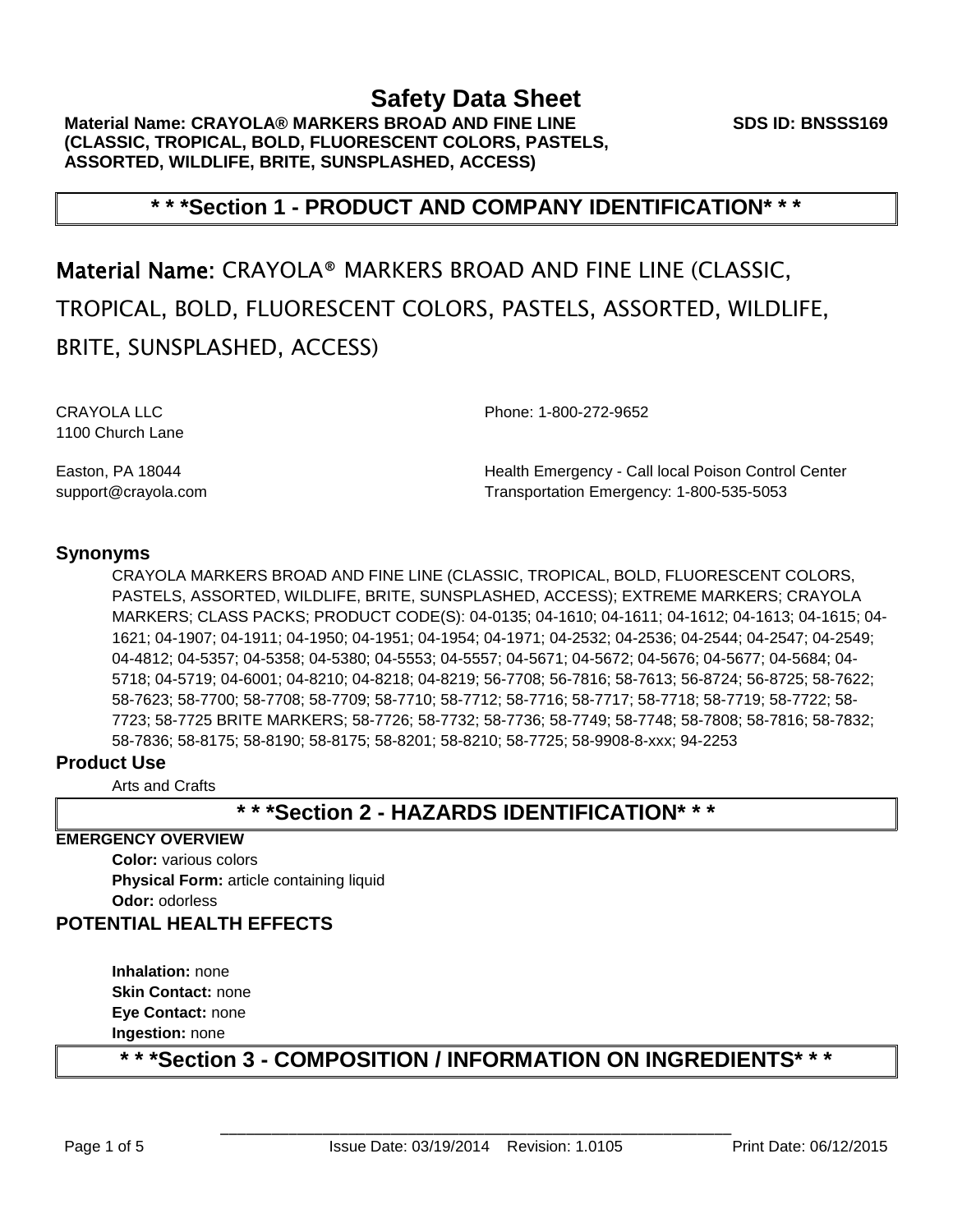# **Material Name: CRAYOLA® MARKERS BROAD AND FINE LINE (CLASSIC, TROPICAL, BOLD, FLUORESCENT COLORS, PASTELS, ASSORTED, WILDLIFE, BRITE, SUNSPLASHED, ACCESS)**

| <b>CAS</b>    | <b>Component</b>                                    | <b>Percent</b> | Symbol(s) | <b>Risk Phrase(s)</b> |
|---------------|-----------------------------------------------------|----------------|-----------|-----------------------|
| Not Available | Product has been certified as non-toxic by the art  | 100.0          | $--$      | $- - -$               |
|               | and creative materials institute, inc. and conforms |                |           |                       |
|               | to astm D-4236 standard practice for labeling art   |                |           |                       |
|               | materials for acute and chronic adverse health      |                |           |                       |
|               | hazards.                                            |                |           |                       |

# **\* \* \*Section 4 - FIRST AID MEASURES\* \* \***

# **Inhalation**

It is unlikely that emergency treatment will be required. Remove from exposure. Get medical attention, if needed.

#### **Skin**

It is unlikely that emergency treatment will be required. If adverse effects occur, wash with soap or mild detergent and large amounts of water. Get medical attention, if needed.

### **Eyes**

It is unlikely that emergency treatment will be required. Wash with large amounts of water or normal saline until no evidence of chemical remains (at least 15-20 minutes). Get medical attention immediately.

### **Ingestion**

Contact local poison control center or physician immediately.

# **\* \* \*Section 5 - FIRE FIGHTING MEASURES\* \* \***

See Section 9 for Flammability Properties

### **NFPA Ratings: Health:** 1 **Fire:** 1 **Reactivity:** 0

Hazard Scale:  $0 =$  Minimal  $1 =$  Slight  $2 =$  Moderate  $3 =$  Serious  $4 =$  Severe

#### **Flammable Properties**

Slight fire hazard.

### **Extinguishing Media**

regular dry chemical, carbon dioxide, water, regular foam

### **Fire Fighting Measures**

Move container from fire area if it can be done without risk. Avoid inhalation of material or combustion byproducts.

# **\* \* \*Section 6 - ACCIDENTAL RELEASE MEASURES\* \* \***

# **Occupational spill/release**

Absorb with sand or other non-combustible material. Collect spilled material in appropriate container for disposal.

# **\* \* \*Section 7 - HANDLING AND STORAGE\* \* \***

### **Storage Procedures**

Store and handle in accordance with all current regulations and standards. See original container for storage recommendations. Keep separated from incompatible substances.

# **\* \* \*Section 8 - EXPOSURE CONTROLS / PERSONAL PROTECTION\* \* \***

# **Component Exposure Limits**

ACGIH and EU have not developed exposure limits for any of this product's components.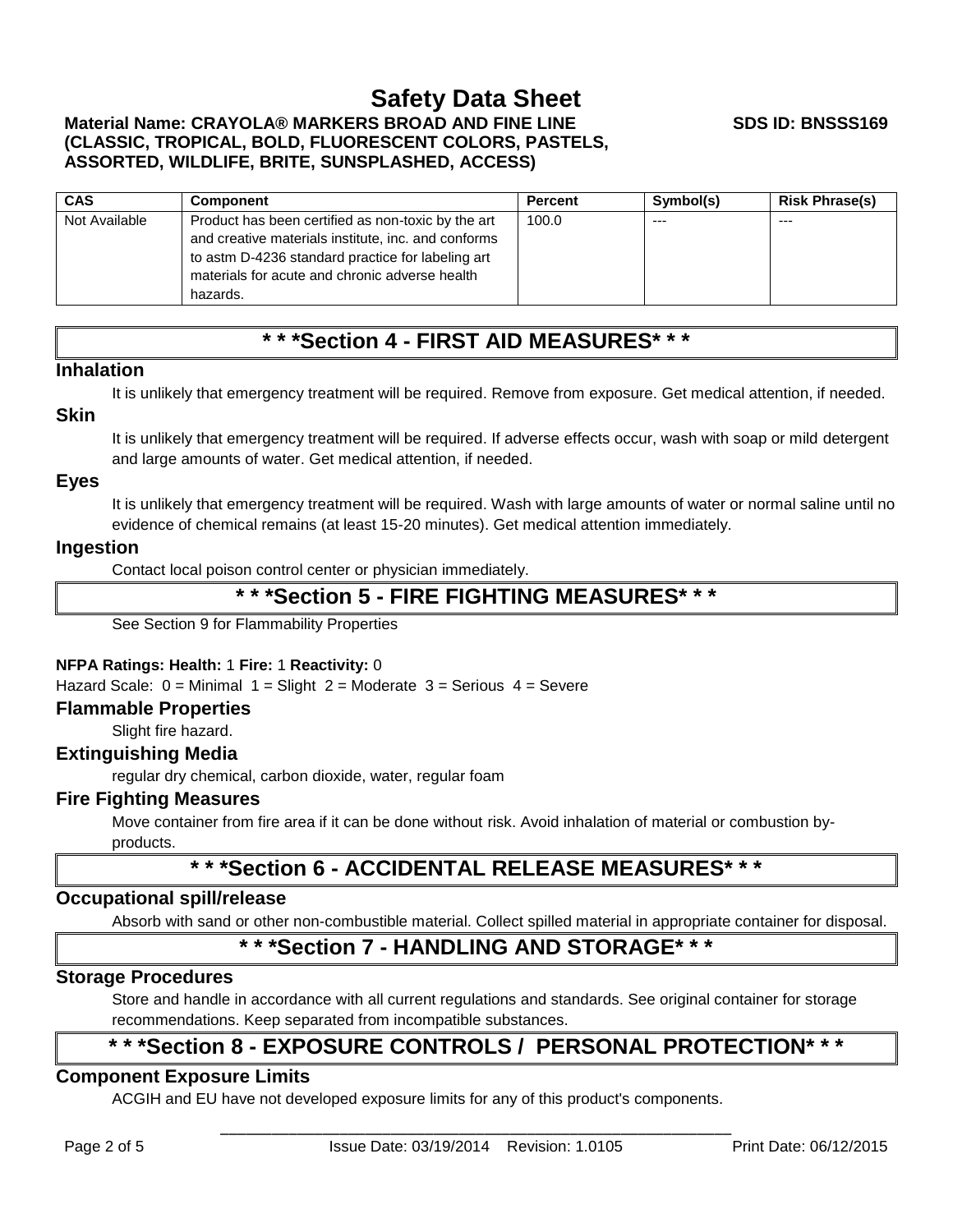## **Material Name: CRAYOLA® MARKERS BROAD AND FINE LINE (CLASSIC, TROPICAL, BOLD, FLUORESCENT COLORS, PASTELS, ASSORTED, WILDLIFE, BRITE, SUNSPLASHED, ACCESS)**

#### **SDS ID: BNSSS169**

# **Ventilation**

Based on available information, additional ventilation is not required.

### **PERSONAL PROTECTIVE EQUIPMENT**

#### **Eyes/Face**

Eye protection not required under normal conditions.

#### **Protective Clothing**

Protective clothing is not required under normal conditions.

### **Glove Recommendations**

Protective gloves are not required under normal conditions.

#### **Respiratory Protection**

No respirator is required under normal conditions of use.

# **\* \* \*Section 9 - PHYSICAL AND CHEMICAL PROPERTIES\* \* \***

| <b>Physical State:</b>           | Liquid         |  |
|----------------------------------|----------------|--|
| Color:                           | various colors |  |
| Odor:                            | odorless       |  |
| pH:                              | Not available  |  |
| <b>Boiling Point:</b>            | Not available  |  |
| <b>Evaporation Rate:</b>         | Not available  |  |
| Vapor Density (air $= 1$ ):      | Not available  |  |
| Specific Gravity (water $= 1$ ): | Not available  |  |
| Coeff. Water/Oil Dist:           | Not available  |  |
| Volatility:                      | Not available  |  |
|                                  |                |  |

**Appearance:** Not available **Coloring Color: Coloring Coloring Physical Form:** article containing liquid **Odor Threshold:** Not available **Melting Point:** Not available **Flash Point:** No data available **Vapor Pressure:** Not available **Density:** Not available **Water Solubility:** Not available **Viscosity:** Not available

# **\* \* \*Section 10 - STABILITY AND REACTIVITY\* \* \***

# **Chemical Stability**

Stable at normal temperatures and pressure.

## **Conditions to Avoid**

#### None reported.

#### **Materials to Avoid**

oxidizing materials

#### **Decomposition Products**

oxides of carbon

### **Possibility of Hazardous Reactions**

Will not polymerize.

# **\* \* \*Section 11 - TOXICOLOGICAL INFORMATION\* \* \***

### **Component Analysis - LD50/LC50**

The components of this material have been reviewed in various sources and no selected endpoints have been identified.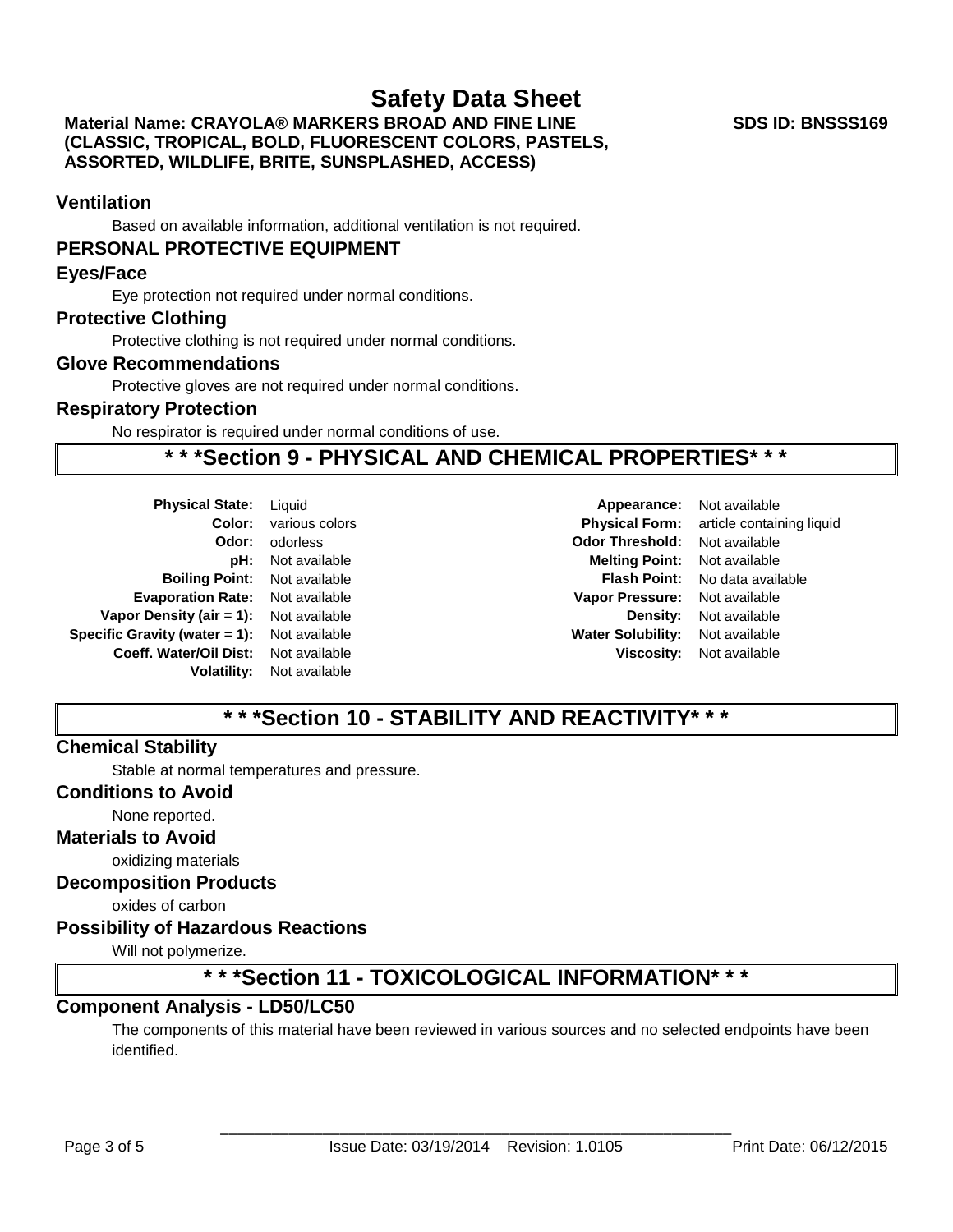# **Material Name: CRAYOLA® MARKERS BROAD AND FINE LINE (CLASSIC, TROPICAL, BOLD, FLUORESCENT COLORS, PASTELS, ASSORTED, WILDLIFE, BRITE, SUNSPLASHED, ACCESS)**

# **RTECS Acute Toxicity (selected)**

The components of this material have been reviewed and RTECS publishes no data as of the date on this document.

# **Component Carcinogenicity**

None of this product's components are listed by ACGIH, IARC, or DFG.

# **RTECS Irritation**

The components of this material have been reviewed and RTECS publishes no data as of the date on this document.

# **\* \* \*Section 12 - ECOLOGICAL INFORMATION\* \* \***

# **Component Analysis - Aquatic Toxicity**

No LOLI ecotoxicity data are available for this product's components.

# **\* \* \*Section 13 - DISPOSAL CONSIDERATIONS\* \* \***

# **Disposal Methods**

Dispose in accordance with all applicable regulations.

# **Component Waste Numbers**

The U.S. EPA has not published waste numbers for this product's components.

# **\* \* \*Section 14 - TRANSPORT INFORMATION\* \* \***

# **US DOT Information**

Not regulated as a hazardous material.

### **TDG Information**

Not regulated as dangerous goods.

### **ADR Information**

No Classification assigned.

### **RID Information**

No Classification assigned.

# **IATA Information**

No Classification assigned.

# **ICAO Information**

No Classification assigned.

# **IMDG Information**

No Classification assigned.

# **\* \* \*Section 15 - REGULATORY INFORMATION\* \* \***

# **Component Analysis**

None of this products components are listed under SARA Section 302 (40 CFR 355 Appendix A), SARA Section 311/312 (40 CFR 370.21), SARA Section 313 (40 CFR 372.65), CERCLA (40 CFR 302.4), TSCA 12(b), or require an OSHA process safety plan.

# **SARA Section 311/312 (40 CFR 370 Subparts B and C)**

**Acute Health:** No **Chronic Health:** No **Fire:** No **Pressure:** No **Reactive:** No